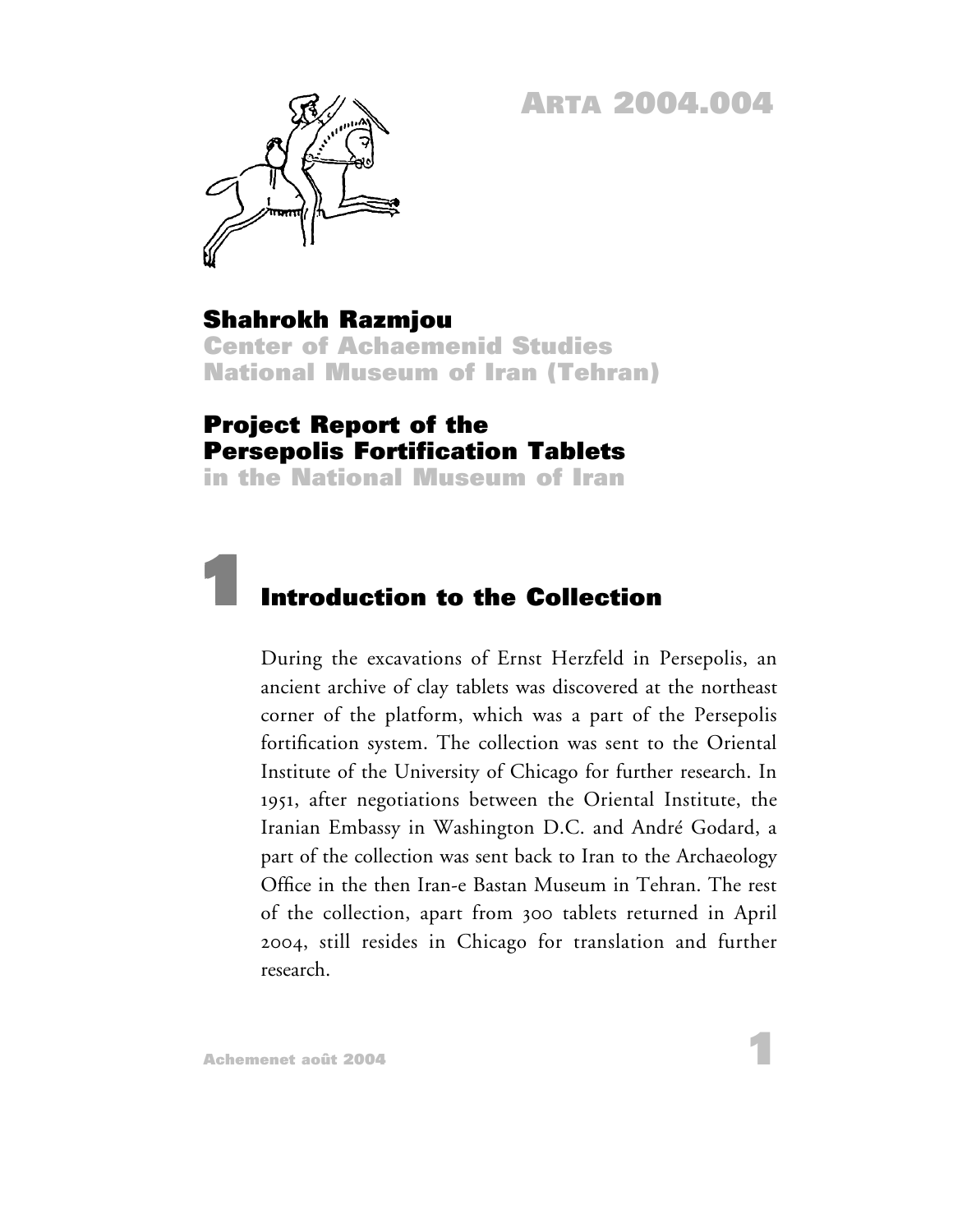

The part of the collection that was sent back to Iran included 3 wooden crates, containing 235 small boxes of tablet fragments. They were sent to Iran by ship via the Persian Gulf. The three crates were marked with numbers 1, 2, 3. Their dimensions, as appears from the OI records, were:

```
Crate 1: 33 x 25 x 19.5 inches (83.82 x 63.5 x 49.5 cm) 260 lbs (117.93 kilos)
Crate 2: 33 x 25 x 19.5 inches (83.82 x 63.5 x 49.5 cm) 305 lbs (138.34 kilos)
Crate 3: 30.5 x 22 x 21.5 inches (77.47 x 55.88 x 54.61) 215 lbs (97.52 kilos)
```
Each of the crates would have been marked on the outside with black ink to André Godard in the Iran-e Bastan Museum with the address:

Archaeological Service Musée de Tehran Tehran, Iran Attn.: Mr. André Godard**<sup>1</sup>**

The crates remained unopened in the basement of the National Museum until 1997. In this year the crates were opened and their contents provisionally counted.

In 2002, following the author's formal request and consequent approval by Mr. Mohammad Reza Kargar, director to the National Museum of Iran, the collection was, after recounting, moved from the basement to the Center of Achaemenid Studies in the National Museum.

**<sup>1</sup>** I am grateful to Dr. Charles E. Jones (OI) for providing this information.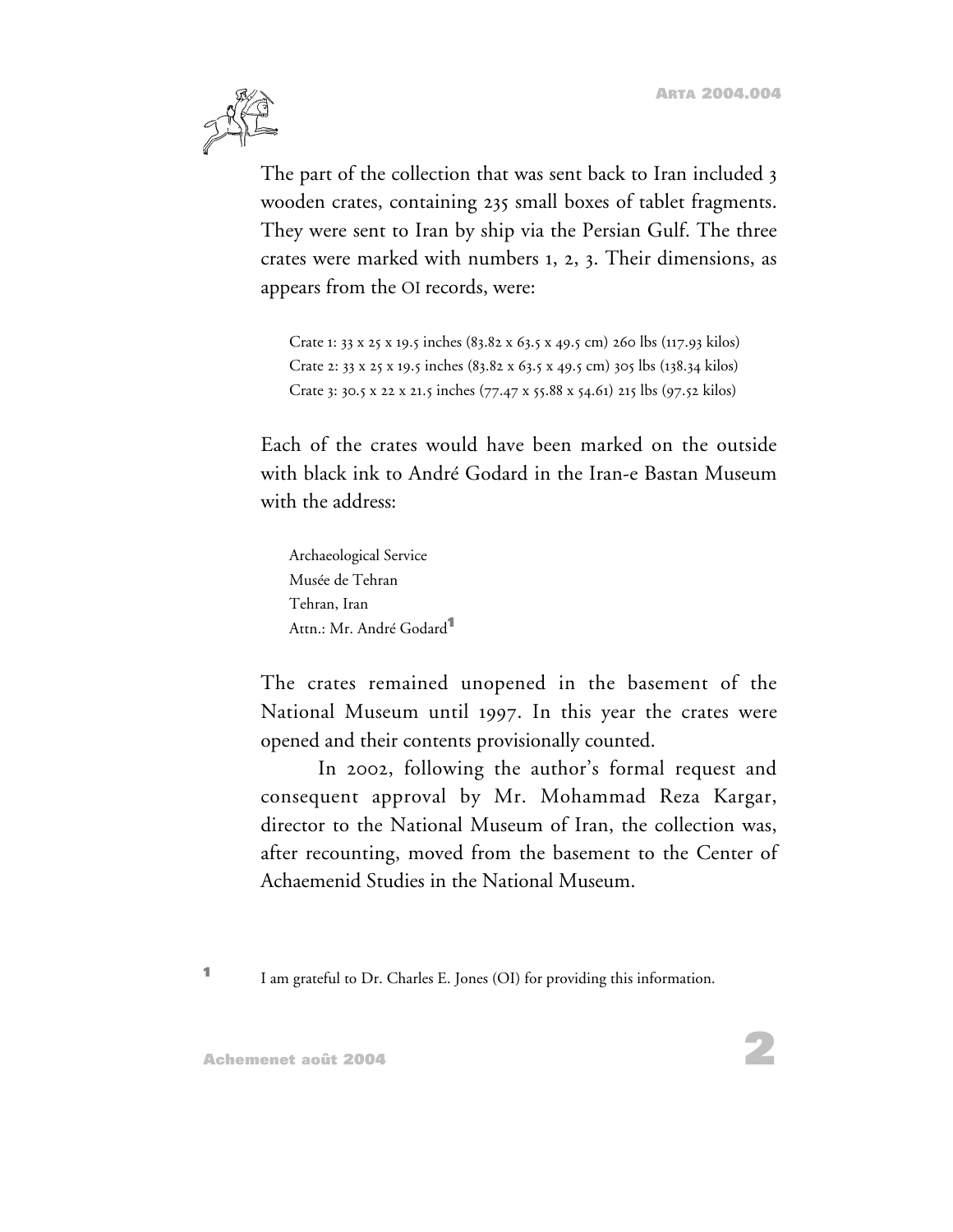

After its relocation to the Study Room of the Center of Achaemenid Studies, the important tablet collection was analysed for a general assessment and setting-up of a system of processing the individual fragments. The author suggested twelve main categories by which the fragments would be divided.



The project team processing the fragments

The project started with the first crate and the fragments of each box was removed to a new box. After checking the recorded number of fragments on their boxes against the actual number inside these boxes, they were categorised according to the main categories.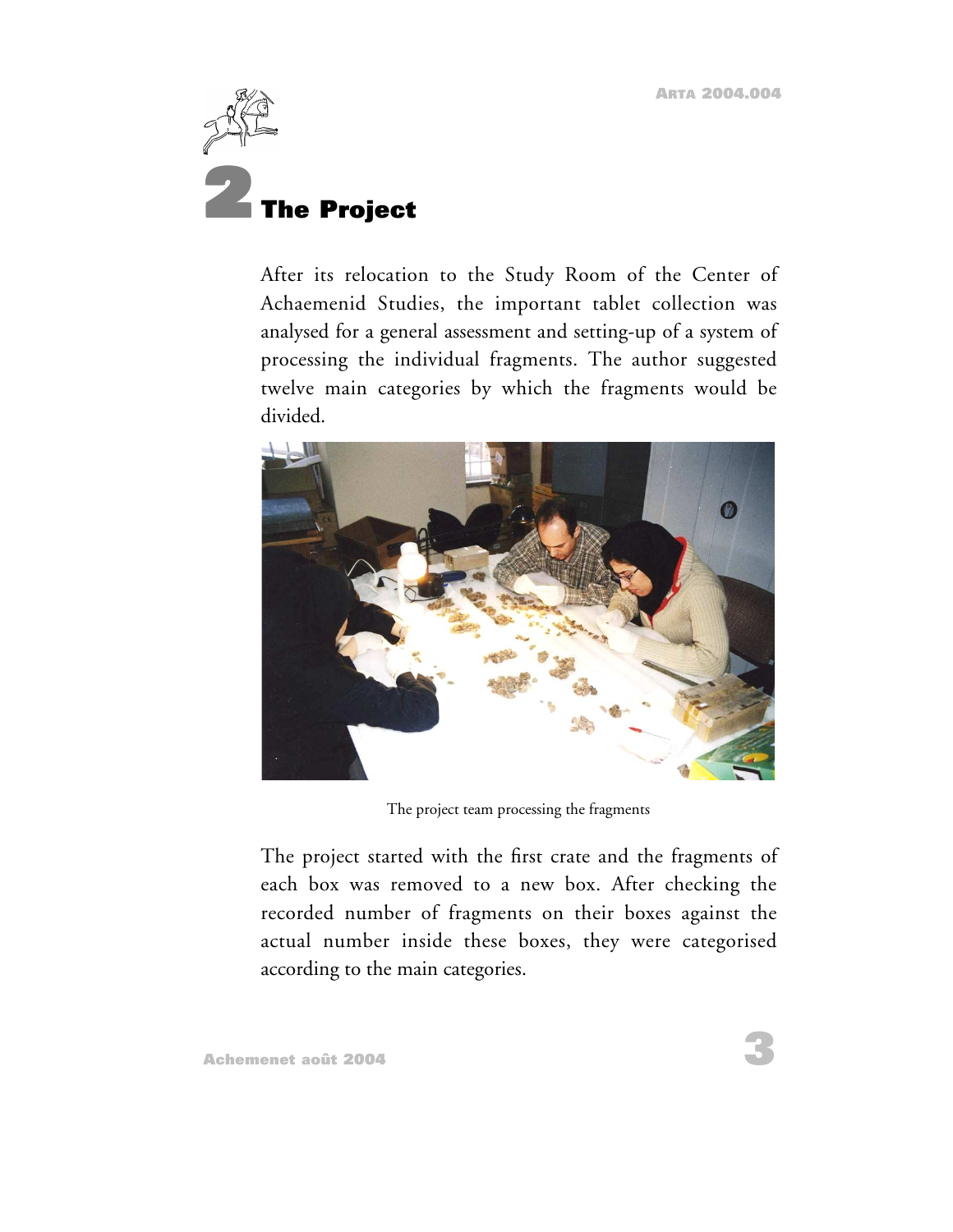

#### The twelve main categories are as follows:

- 1. Seal impression (left edge)
- 2. Seal impression (left edge) + text
- 3. Additional seal impression
- 4. Text + edge
- 5. Text
- 6. Interior
- 7. Edge
- 8. Surface without text
- 9. (unascribed fragments)
- 10. Label
- 11. Upper edge
- 12. Lower edge

After processing the fragments according to the above categories, the contents of each original box were divided in two new boxes (of durable material originally designed to hold computer motherboards), each containing six compartments for the twelve categories. Foam was put in place to prevent the risk of additional damage.

During the inventory, it was established that some fragments had become broken within the original boxes. This necessarily prompted a strict rule of keeping fragments from the original boxes together in order not loose possible joins.

The part of the project described above is to be considered as a first phase and was intended to facilitate the future work on the fragments. Working on this collection involves searching through tens of thousands of fragments, but by the categories established during the inventory, scholars who are, e.g., interested in seal impressions, can find the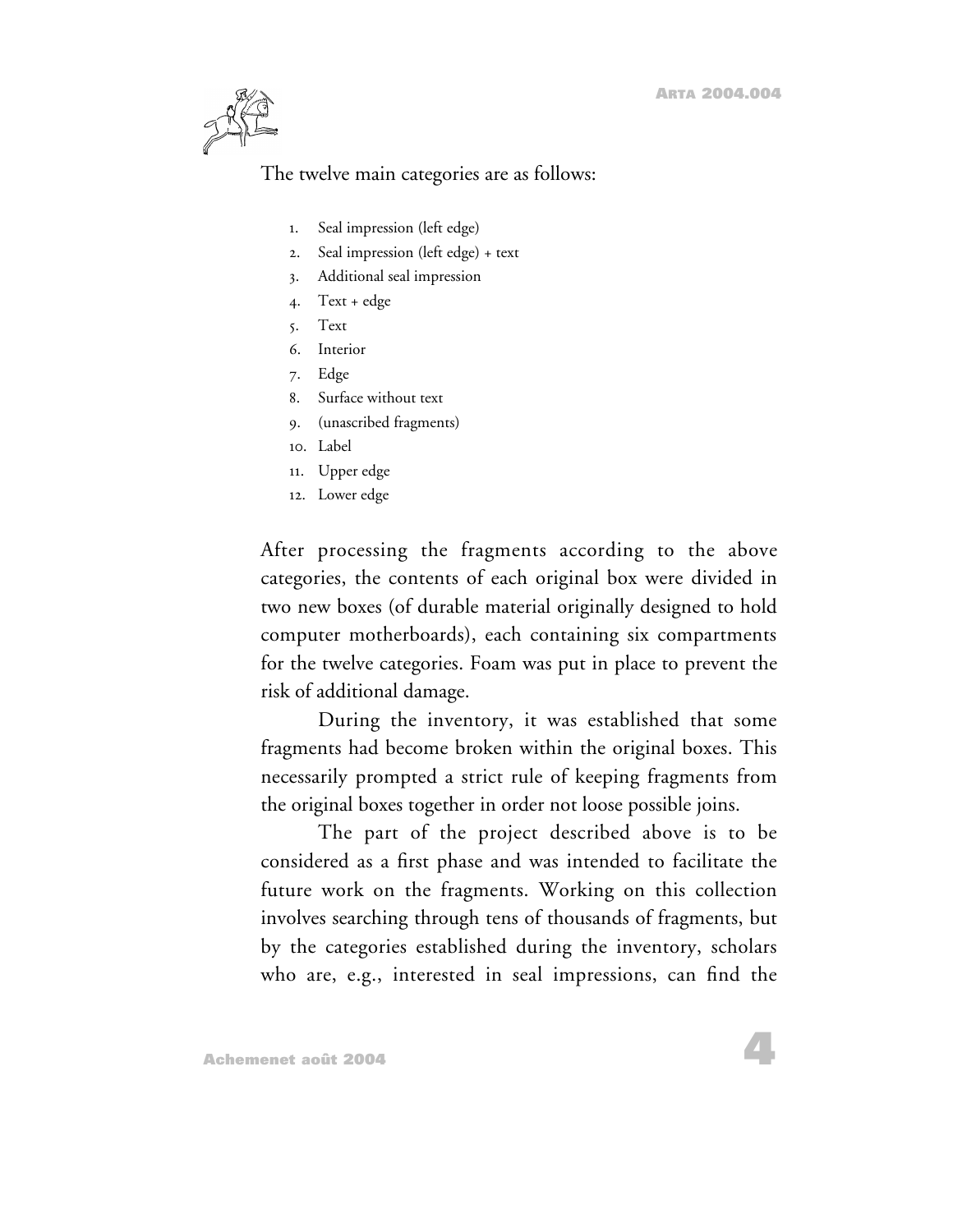

relevant fragments easily.

Apart from the twelve main categories, six additional categories were established:

Fragments with Aramaic inscription. Special seal impressions Seal impressions suitable for drawing Pottery sherds V and W texts Complete pieces

The additional categories do not interfere with the main categories. Each fragment has kept its original crate + box number.

# **2 Main categories**

- **1 Seal impressions** This group contains the fragments, which bear a complete or partial seal impression. All of these fragments have a seal impression on what was recognised as the left edge of the original tablet. The quality of the impressions varies from clear and recognisable to rather vague. In some cases a seal impression appeared after cleaning by the conservation department.
- **2 Seal impression + text** This group contains the fragments that, apart from a left-edge seal impression, preserve some cuneiform text. Seal impressions in this category can be complete or damaged.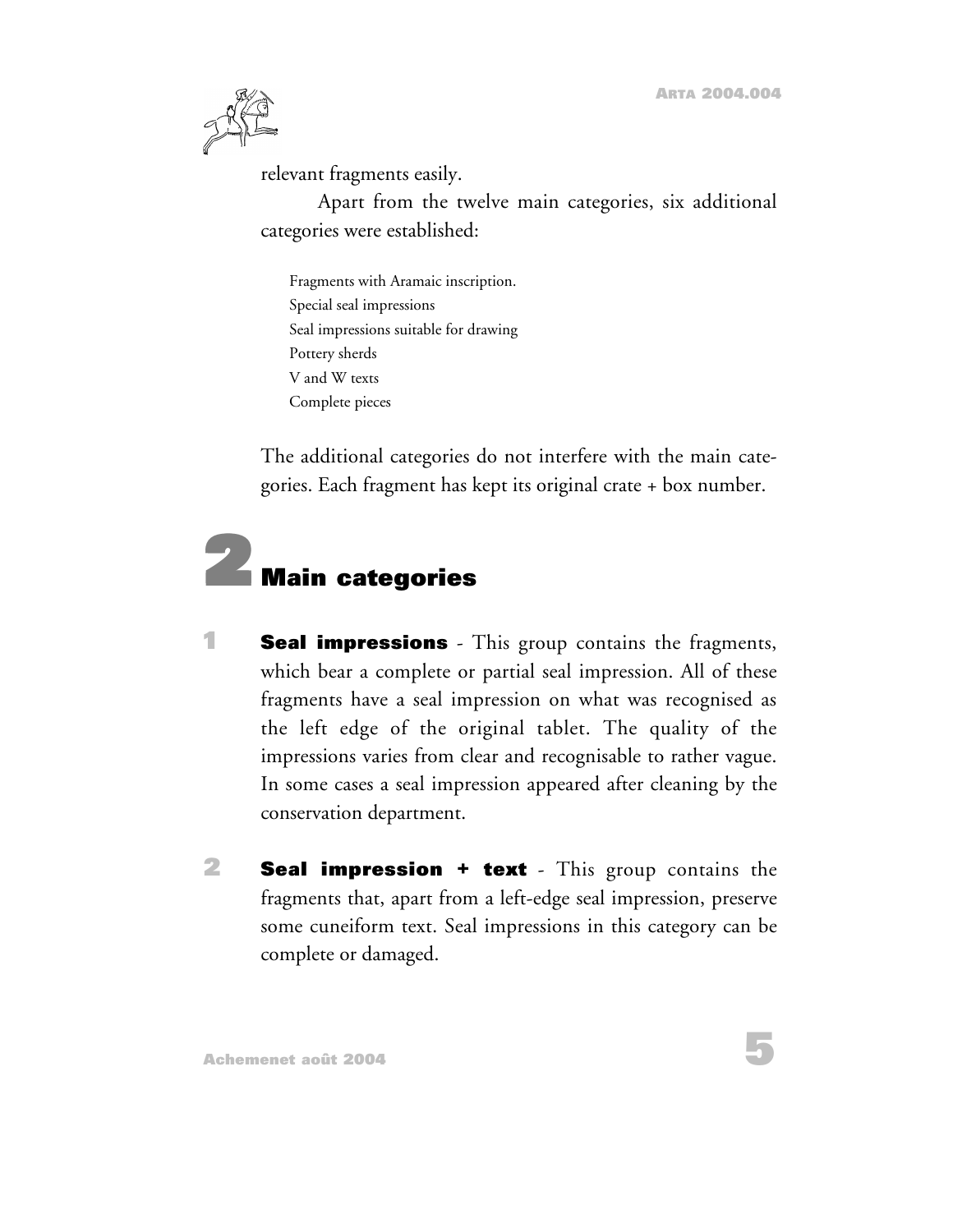

**3 Additional seal impressions** - Fragments in this group bear one or more seal impressions on one or several sides other than the left edge. Such impressions are typically found on the reverse, at the end of text. Sometimes they occur on the upper or lower edges of tablets.

- **4 Text + edge** This category contains the fragments which preserve some text (from the obverse or reverse of a tablet) as well as an edge (upper or lower). In the next phase of the present project, when the necessary cleaning has been done, it will be possible to establish for individual fragments whether they preserve upper/lower and obverse/reverse sides of tablets. The fragments of category 4 will in the future be divided in three sub-categories: a) obverse with edge, b) reverse with edge and c) obverse and reverse with edge.
- **F Text** These fragments have text on one or two sides (obverse and reverse), mainly without edge.
- **6 Interior** The fragments in this category represent the interior of the original tablets. They do not preserve parts of the surface and therefore lack traces of both text and seal impressions. Some may belong to other fragments in the same boxes and were, perhaps, broken during transport. The prospect of joining a number of these fragments, especially those that contain burned threads, seems promising. It is probable, however, that many pieces cannot be matched to any other fragments.

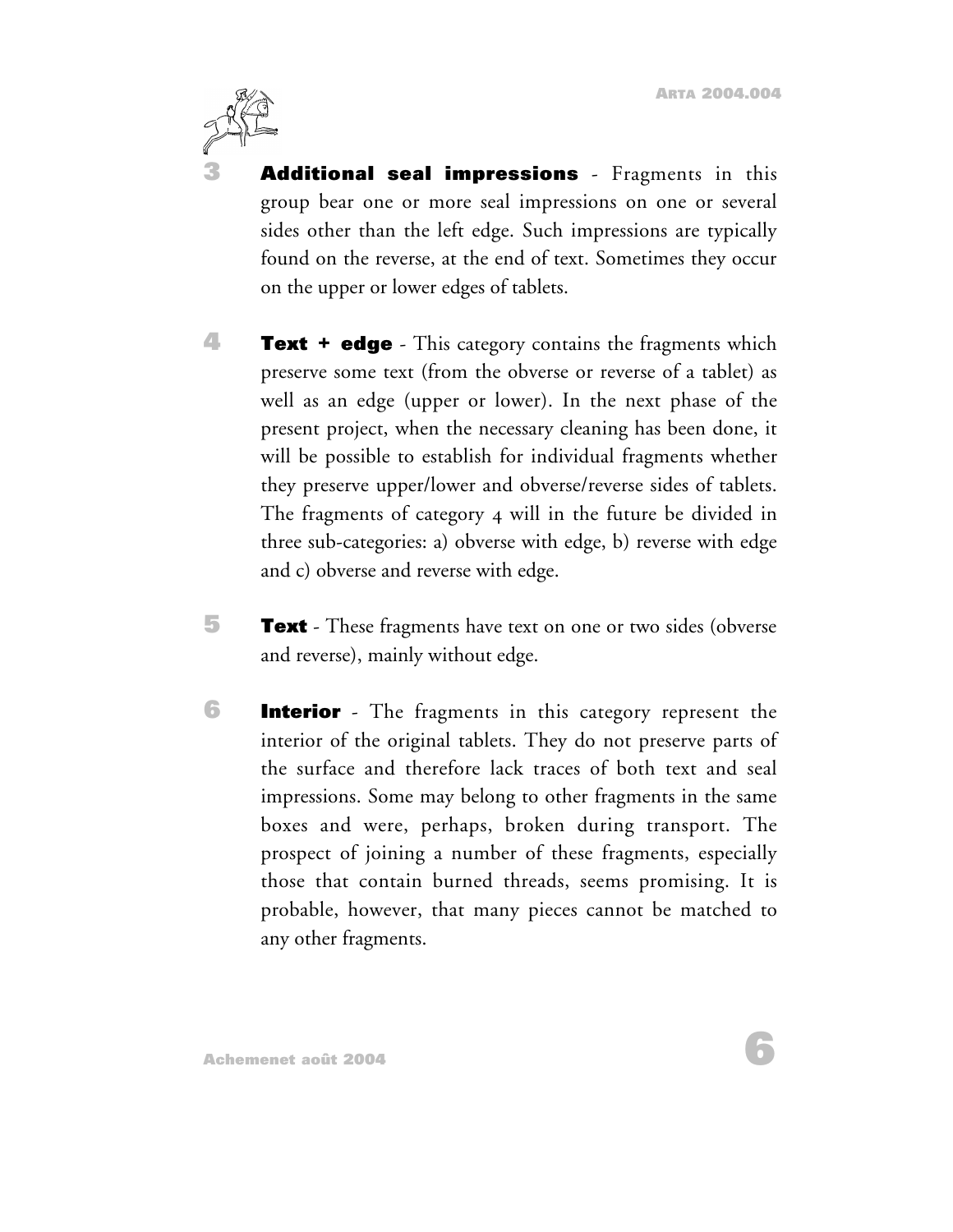

**Edge** - This group contains fragments preserving the right, cone-shaped edge. Some fragments have a trace of a seal impression or the text on the obverse and/or reverse of the original tablets.

- **8 Surface without text** This group contains the fragments belonging to a blank part of the original tablet surface. They typically belong to the reverse where, following the end of the text, one or several blank lines occur. Some of these fragments may belong to the anepigraphic "labels" (cat. 10), but usually their ascription to cat. 8 is ascertained by the presence of one or several clearly-indicated text-lines.
- **9 (unascribed)** Fragments in this group were considered to be unsuited for categorisation during the first phase of the project. Some may represent interior parts of tablets, others corroded and damaged surface fragments. Cleaning of these fragments is necessary to establish their proper attribution to one the categories.
- **10 Labels** This category has fragments of small sealed tablets, generally referred to as labels. They were used in connection with quantities of goods or packages and perhaps given after a certain transaction to the inspectors in combination with a written document. They are usually small and some have a seal impression or a short text. Others are anepigraphic and bear no traces of seal impressions. This category holds the most completely preserved pieces in the Tehran collection.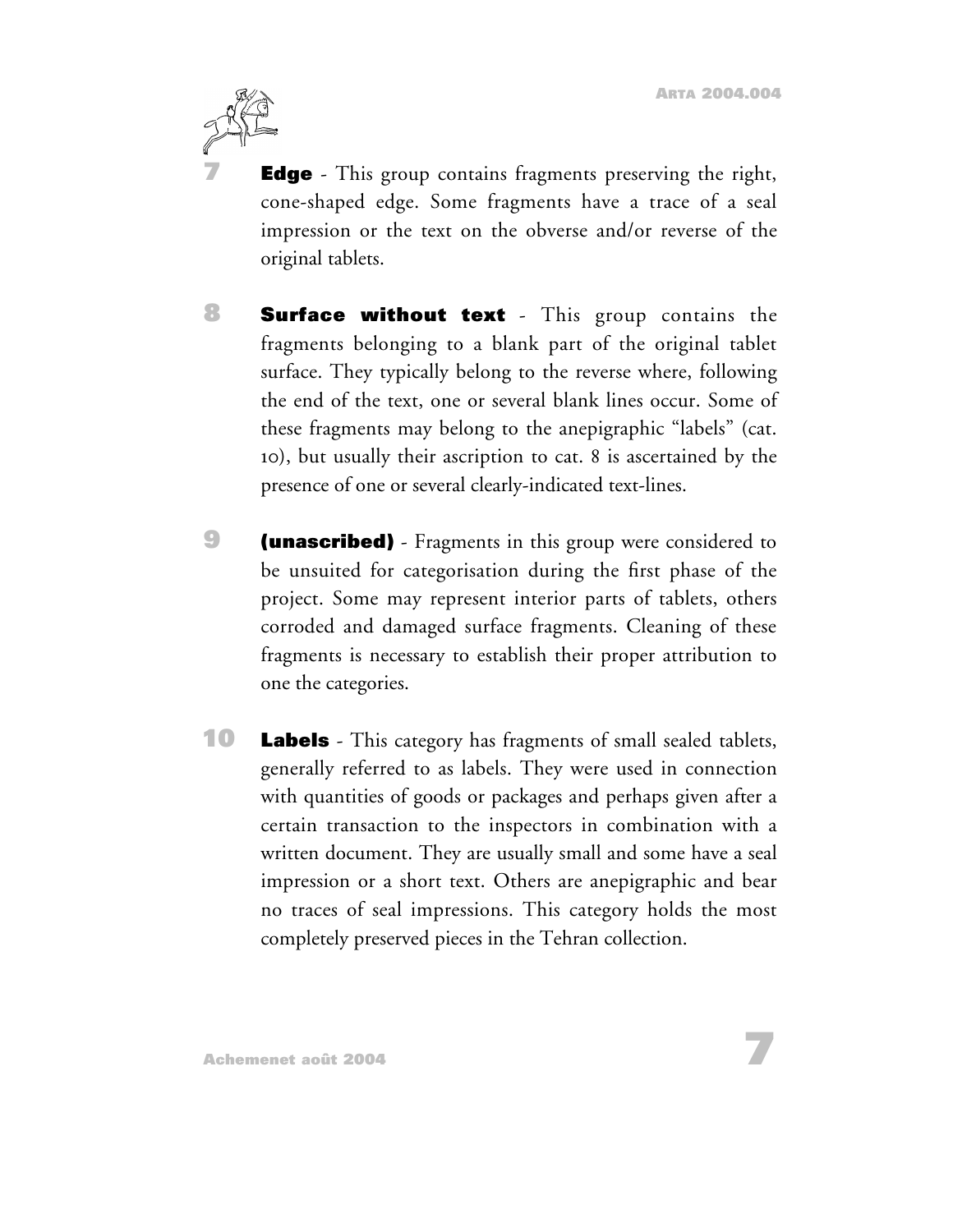

**Lower edge** - In this group, fragments have been gathered which are likely to belong to the lower edge of a tablet. Many of the fragments preserve part of the original text, running across the edge from the lower obverse to the upper reverse.

**12 Upper edge** - Fragments in this group probably represent the upper edges of tablets. Texts preserved on these fragments clearly terminate on one side (i.e. the reverse).

## **4 Additional categories**

**Fragments with Aramaic inscription** - During working on the project, as expected some fragments with Aramaic inscription were found. Though there were not many of these, it will obviously be important to study them. Two kinds of Aramaic inscriptions are preserved: those written in ink and those incised in the clay tablet.

The number of Aramaic inscriptions written in ink was higher than those incised in the clay tablet. Corrosion made it difficult for some inscriptions to be recognised. Innovative techniques, such as the usage of special light, could reveal such damaged inscriptions. Several specialists in Aramaic have been contacted for this research.

**Special seal impressions** - This group contains the fragments with a special seal impression, like a fragment holding the seal impression of Cyrus I, king of Ansan. The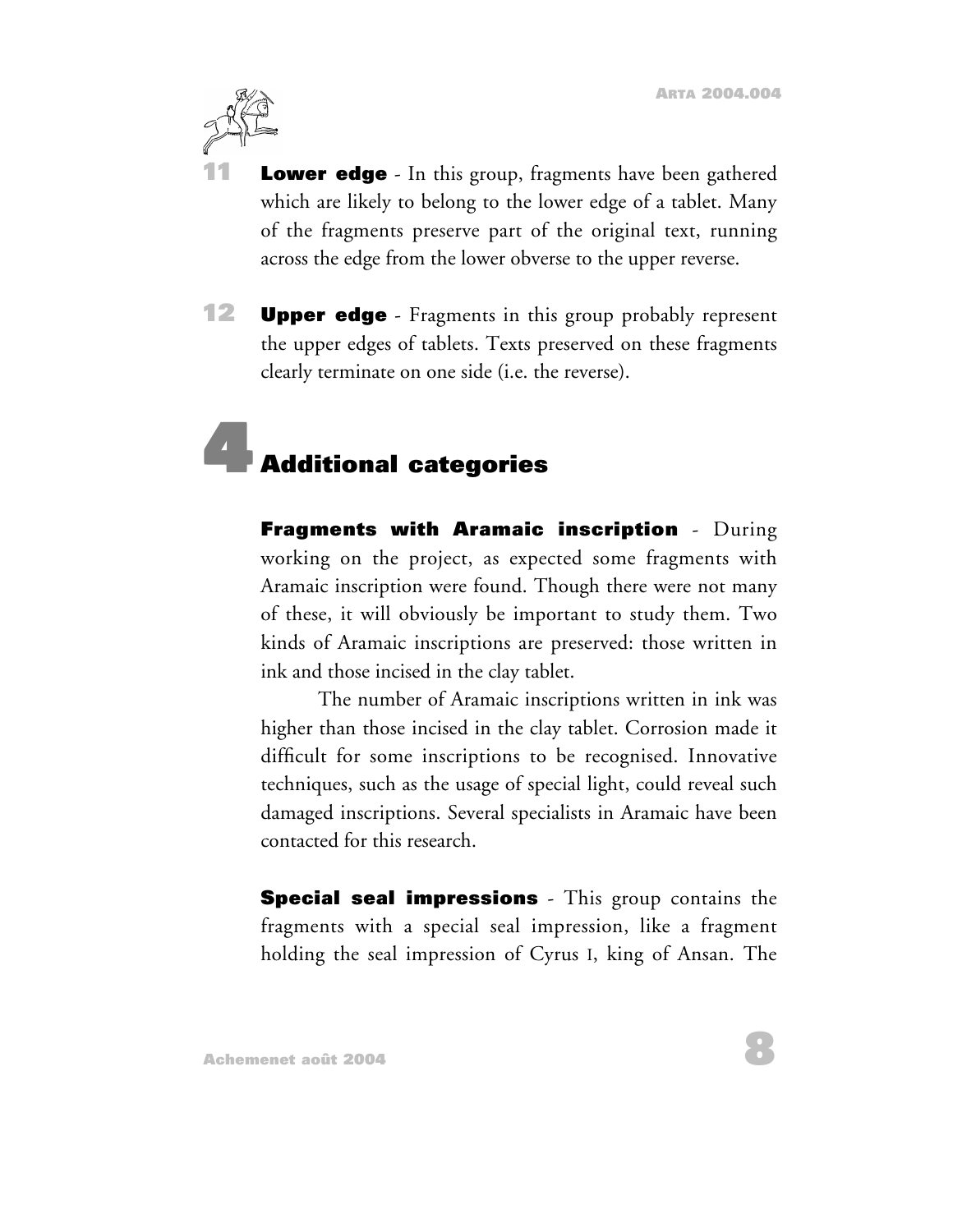

number of fragments in this category is not very high, but likely to rise after cleaning by the Conservation Department.

**Seal impressions suitable for drawing** - In this group there are some fragments with a very clear seal impression from which detailed drawings can be made. After the main categorisation described above, these fragments were taken from the boxes (each piece holding its box number) to facilitate future work on the impressions.

**Pottery Sherds** - During the project pottery sherds were also found. They seem to have been found together with tablets at the same location in Persepolis. This group is important from an archaeological point of view, because Achaemenid pottery is still not firmly identified. Studying this small collection can be useful in Achaemenid pottery studies. Secondly, the relation of the pottery fragments with the Elamite tablets is also of some improtance. In a few cases pottery sherds were attached to tablet fragments, suggesting a link between them, such as storage of tablets in jars. Further study of this category may give confirmation for the idea.

**V, W texts** - This category contains fragments of tablets with a different size and shape. The fragments clearly belong to V (journals) and W texts (in Hallock's categories). In the next phase of the present project they will be subdivided in two categories (V and W), after cleaning, conservation and reading. Some of these texts have been broken in their box, probably during transport.

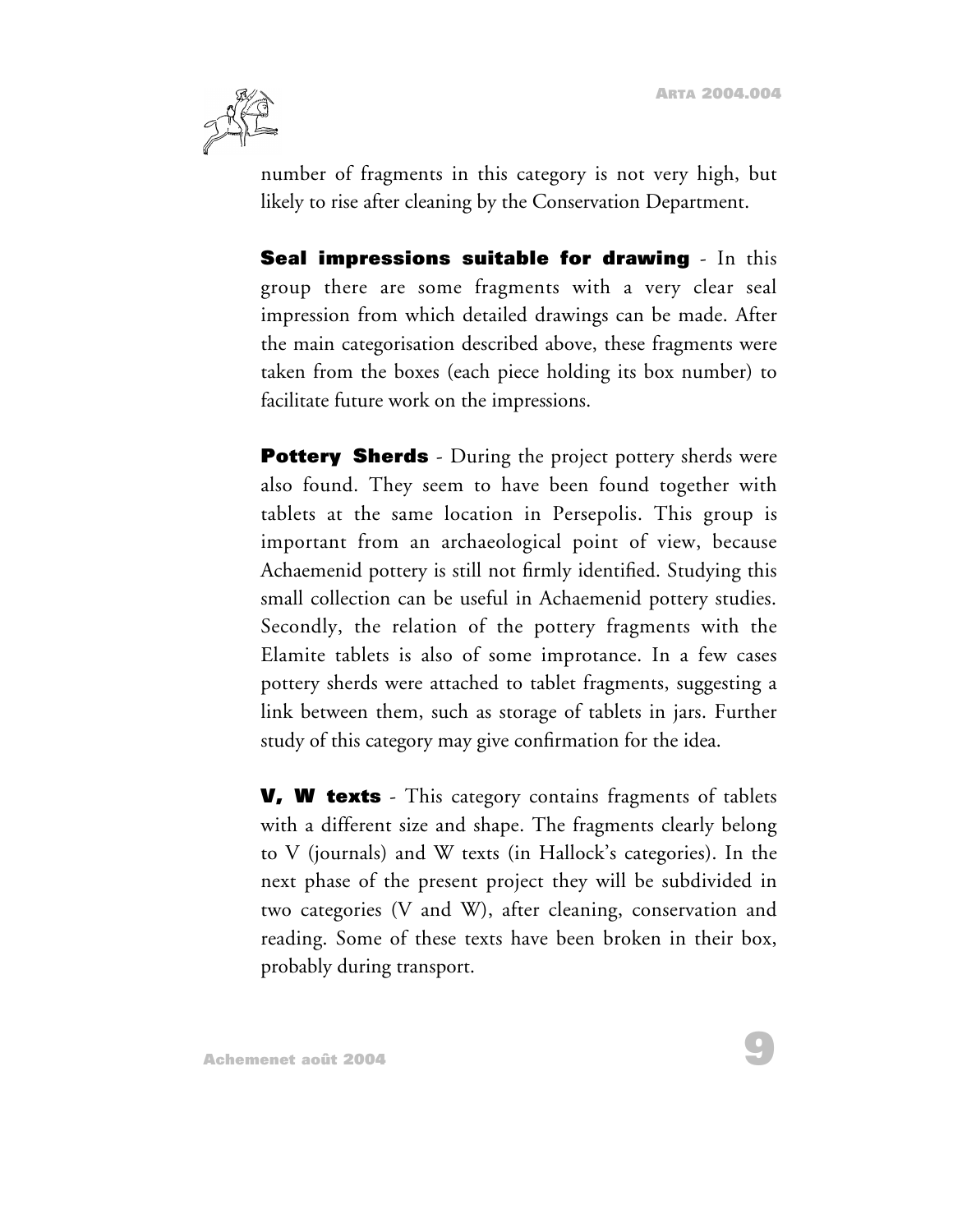

**Complete pieces** - Complete tablets were rarely found and mostly concern labels. Some tablets had only minor breaks and are now kept in a separate box.

## **5 Project members and colleagues**

For the project a number of volunteers joined the team and, after training and continuous practice for some time, they gained enough skill to identify and categorise fragments. They were students and graduates of Archaeology and History departments of various universities. Their interest, care and hard working have been much appreciated. The team members were Anna Ghasemi, Niloufar Gol-Mohammadi, Maryam Hallaji, Sahar Shirdarreh, Reza Nikpour and Nima Mahjoub.

The project was supervised by the author (Shahrokh Razmjou) and assisted by Ms. Firouzeh Babaee from the Center of Achaemenid Studies. Ms. Babaee was also helpful in providing facilities and other needs for the project.

In this project the team tried to put every fragment in the categories as correctly as possible. Some mistakes among 35,000 fragments are probably inevitable, but appropriate measures were taken to reduce this risk as much as possible. The members were divided into small teams for processing a certain amount of fragments. These fragments were checked again by another team to avoid any mistakes in the categorisation. The teams were organised in such a way that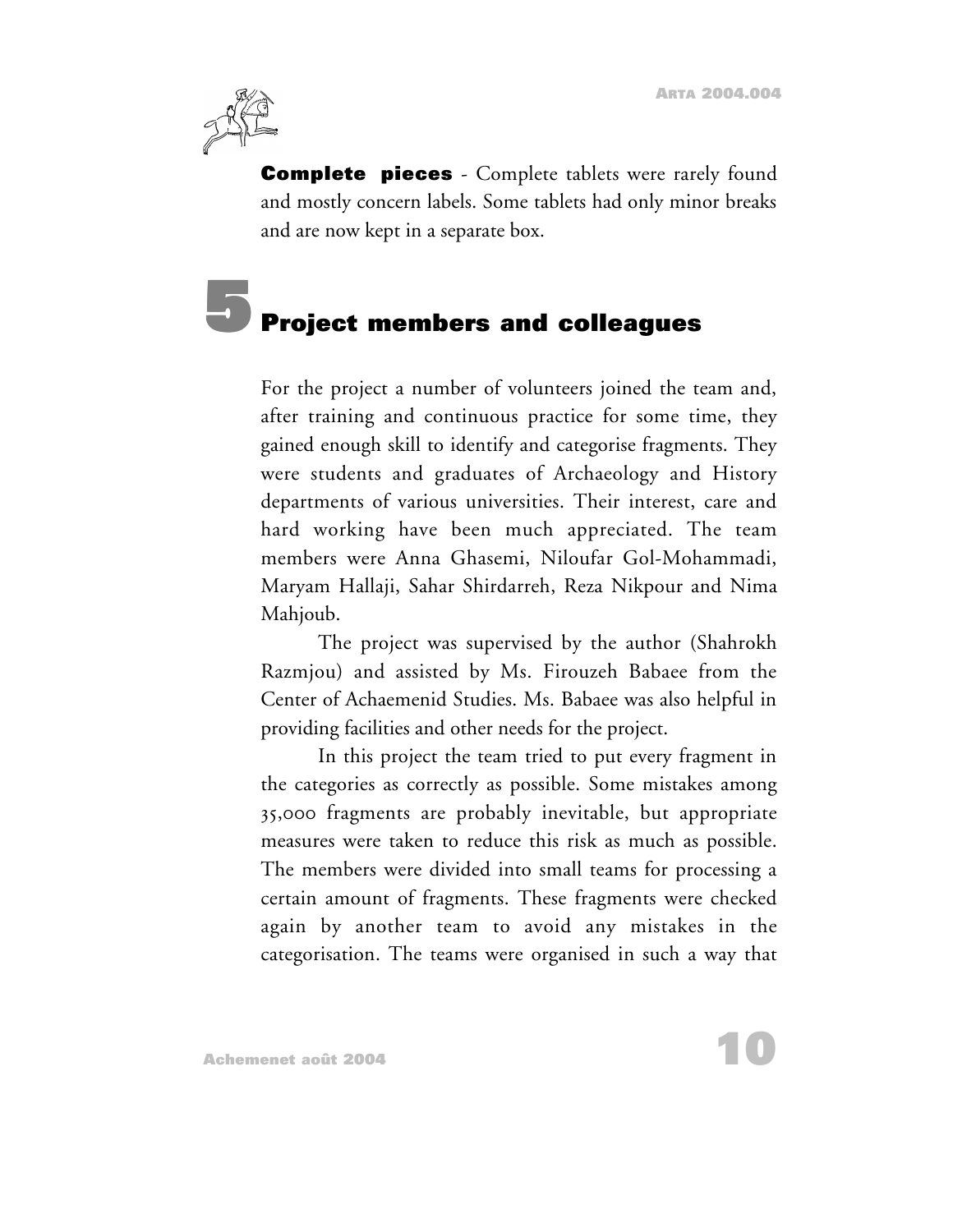



The project team

they would have ample opportunity of discussing and consulting on the categorisation of the fragments. Even counting each box was done repeatedly to avoid any possible mistakes.

The project continued for one year. At the end, because the team members had become more skilled, the progress of the project became faster and more precise. The processing of the fragments has been witnessed by a number of international visitors and scholars who came to see the project. After finishing the first phase, the tablets were returned to the